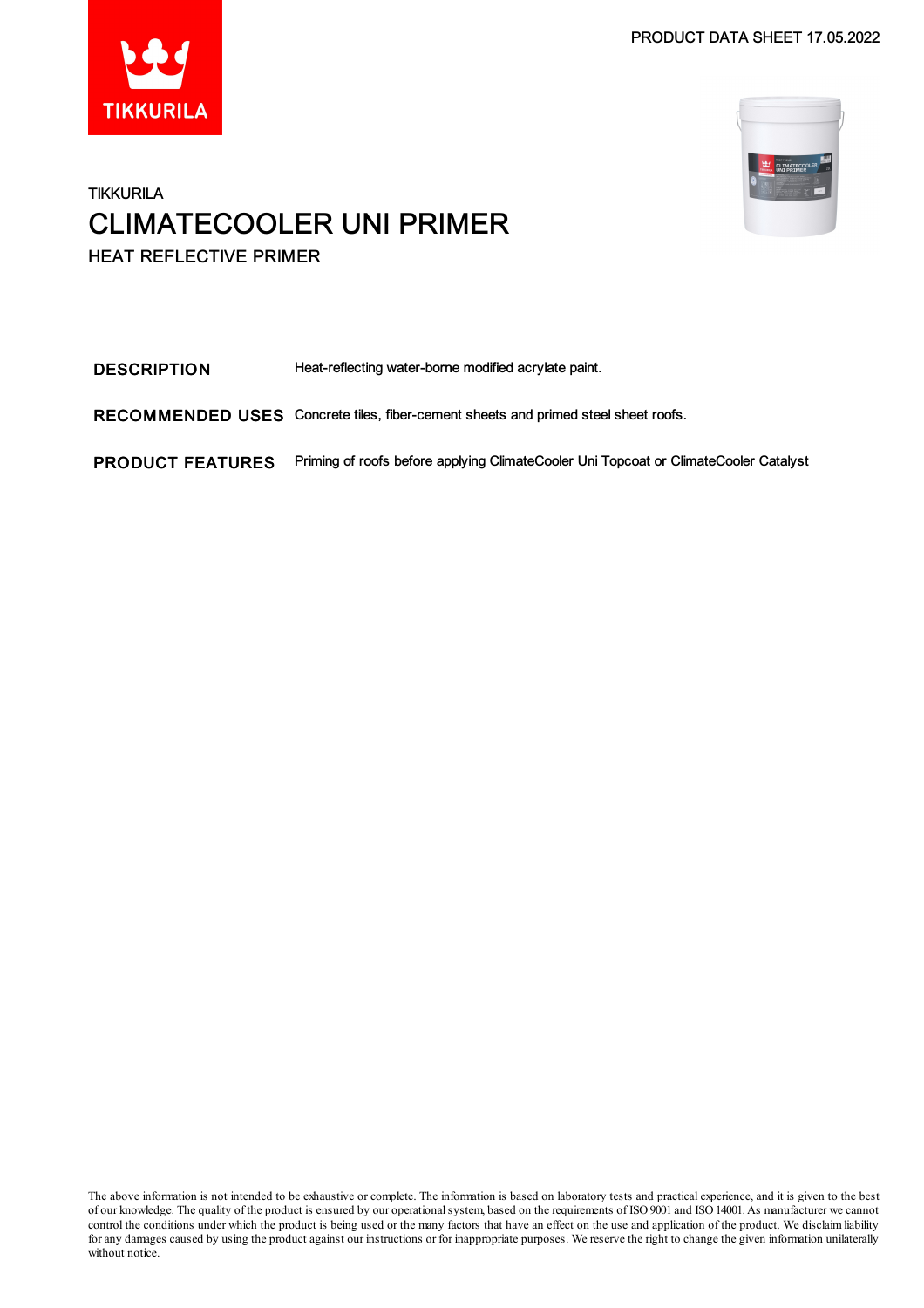

# CLIMATECOOLER UNI PRIMER

| <b>TECHNICAL DATA</b>     |                                                                                                                                                                                           |
|---------------------------|-------------------------------------------------------------------------------------------------------------------------------------------------------------------------------------------|
| <b>Colour Shades</b>      | White.                                                                                                                                                                                    |
| <b>Gloss</b>              | Matt (5/RT classification)                                                                                                                                                                |
| Coverage                  | $3-5$ m <sup>2</sup> /l.                                                                                                                                                                  |
| Can sizes                 | 201                                                                                                                                                                                       |
| <b>Thinner</b>            | Water, max. 10% depending on the base.                                                                                                                                                    |
| <b>Application method</b> | Brush, roller or spray (airless). High pressure spray nozzle 0,019" - 0,021" (nominal<br>angle 40°- 50°).                                                                                 |
| Drying time               | Withstands rain and dew 1 hour after application. Topcoat can be applied 1-3 hours<br>later. Drying will be slower with higher relative humidity of the air and at lower<br>temperatures. |
| Density (kg/l)            | approx. 1.20 kg/l, ISO 2811.                                                                                                                                                              |
| Volume solids (%)         | 32                                                                                                                                                                                        |
| <b>Special feature</b>    | The reflection ability for sun rays: Reflects at the most 80% of the sun rays. The<br>best reflection value is reached together with a white ClimateCooler Flex Topcoat.                  |
| <b>VOC</b>                | (cat A/i) 140g/l (2010)<br>ClimateCooler Uni Primer contains VOC max. 140g/l                                                                                                              |
| <b>Storage</b>            | Protect from frost.                                                                                                                                                                       |
|                           |                                                                                                                                                                                           |
|                           |                                                                                                                                                                                           |
|                           |                                                                                                                                                                                           |
|                           |                                                                                                                                                                                           |
|                           |                                                                                                                                                                                           |
|                           |                                                                                                                                                                                           |
|                           |                                                                                                                                                                                           |

The above information is not intended to be exhaustive or complete. The information is based on laboratory tests and practical experience, and it is given to the best of our knowledge. The quality of the product is ensured by our operationalsystem, based on the requirements of ISO9001 and ISO14001.As manufacturer we cannot control the conditions under which the product is being used or the many factors that have an effect on the use and application of the product. We disclaimliability forany damages caused by using the product against our instructions or for inappropriate purposes. We reserve the right to change the given information unilaterally without notice.